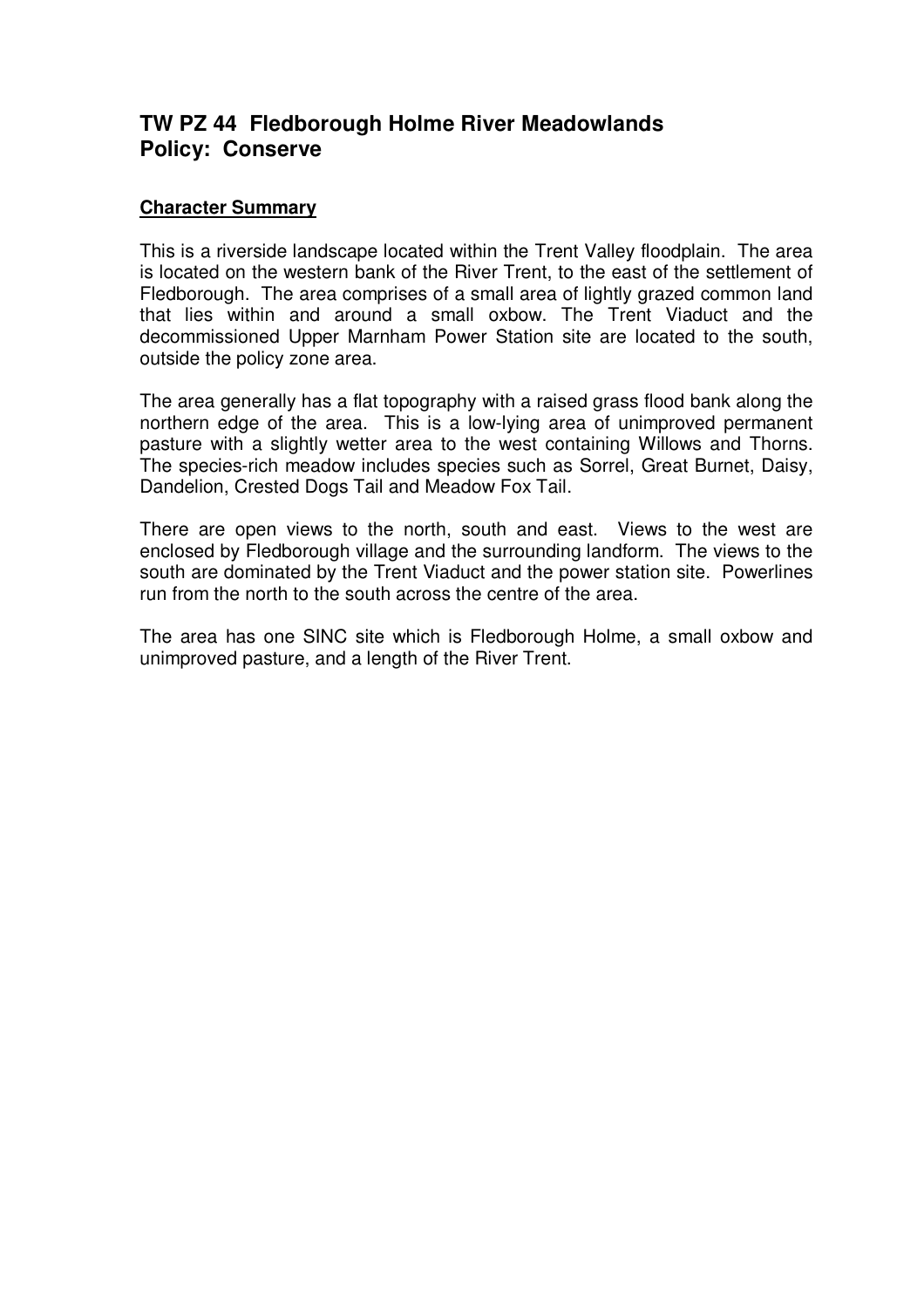## **TW PZ 44 Fledborough Holme River Meadowlands**



NCC Landscape Sub Type: River Meadowlands Policy Zone: TW PZ 44

Landscape Character Parcel TW28

#### **Condition**

| Good     | <b>REINFORCE</b>             | <b>CONSERVE &amp;</b><br><b>REINFORCE</b> | <b>CONSERVE</b>                         |
|----------|------------------------------|-------------------------------------------|-----------------------------------------|
| Moderate | CREATE &<br><b>REINFORCE</b> | <b>CONSERVE &amp;</b><br><b>CREATE</b>    | <b>CONSERVE &amp;</b><br><b>RESTORE</b> |
| Poor     | CREATE                       | <b>RESTORE &amp;</b><br>CREATE            | <b>RESTORE</b>                          |
|          | OW                           | Moderate                                  | Hiah                                    |

**Sensitivity** 

NB: Where one criterion is 'very good' this pushes the policy description into the next highest category.

Visibility: Moderate

#### • Flat, open topography • Irregular fields of species-rich flood meadow and pasture

• Small area of "holme" grassland

**CHARACTERISTIC VISUAL FEATURES** 

- Unimproved pasture with wetter areas containing Willow and Thorn
- Small oxbow
- Trees and riparian vegetation associated with ditches and watercourses Open views
- **LANDSCAPE ANALYSIS SUMMARY OF ANALYSIS Landscape Condition Condition Condition Condition Condition Condition Condition Condition Condition Condition** Pattern of Elements: Coherent Detracting Features: Few Visual Unity: Strongly Unified Ecological Integrity: Moderate Cultural Integrity: Good Functional Integrity: Strong The overall condition of this landscape is defined as **very good**. The pattern of landscape elements is **coherent.** The area has **few** detracting features, pylons run from the north to the south through the centre of the area. The Trent Viaduct dominates views to the south. Overall this is a **strongly visually unified** area. This is an intact landscape that is in very good condition. The historic field pattern is evident throughout the area; therefore the cultural integrity is **good.**  The area has one SINC site, which is Fledborough Holme. The areas of Willow and Thorn, unimproved pasture, flood meadow and other riparian habitats provide a **moderate** network of wildlife corridors. A **moderate** network for wildlife and a **good** cultural integrity leads to a **strong** functional integrity / habitat for wildlife. An area that is **strongly visually unified** with a **strong** functional integrity / habitat for wildlife gives a **very good** landscape condition. **Landscape Sensitivity Moderate According to the Control of Control of Sensitivity Sensitivity Moderate Moderate** Distinctiveness: Characteristic Continuity: Historic Sense of Place: Moderate Landform: Insignificant Extent of Tree Cover Open Landscape sensitivity is defined as **moderate**. The historic time depth is evident throughout the area, the field pattern remains unchanged since the Sanderson Plan of 1835. The features which give the area its local distinctiveness are **characteristic** of the Trent Washlands RCA and the continuity/time depth is **historic** (post 1600). The area has a **moderate** sense of place created by the small oxbow, unimproved pasture, flood meadow, trees, and the adjacent historic settlement.

There are open views to the north, south and west. The views to the west are enclosed by the settlements of Fledborough and the rising landform to the far west. The landform is **Insignificant** and has limited tree cover which leads to **moderate** visibility of the area from outside the PZ.

A **moderate** sense of place with a **moderate** degree of visibility leads to **moderate**  landscape sensitivity.

#### **LANDSCAPE ACTIONS - Conserve**

#### **Landscape Features**

- **Conserve** the traditional pattern of hedged fields to the south-west of the area and seek opportunities to reinforce the historic field pattern with new hedgerow planting where appropriate
- **Conserve** pastoral character and promote measures for enhancing the ecological diversity of alluvial grasslands
- Seek opportunities to convert arable land to permanent pasture
- **Conserve** and strengthen the continuity and ecological diversity of stream and ditch corridors
- **Conserve** and protect the open and sparsely settled character of "holme" grassland
- Enhance visual unity through appropriate small-scale tree and woodland planting
- **Conserve** and enhance the pattern and special features of meadowland hedgerows